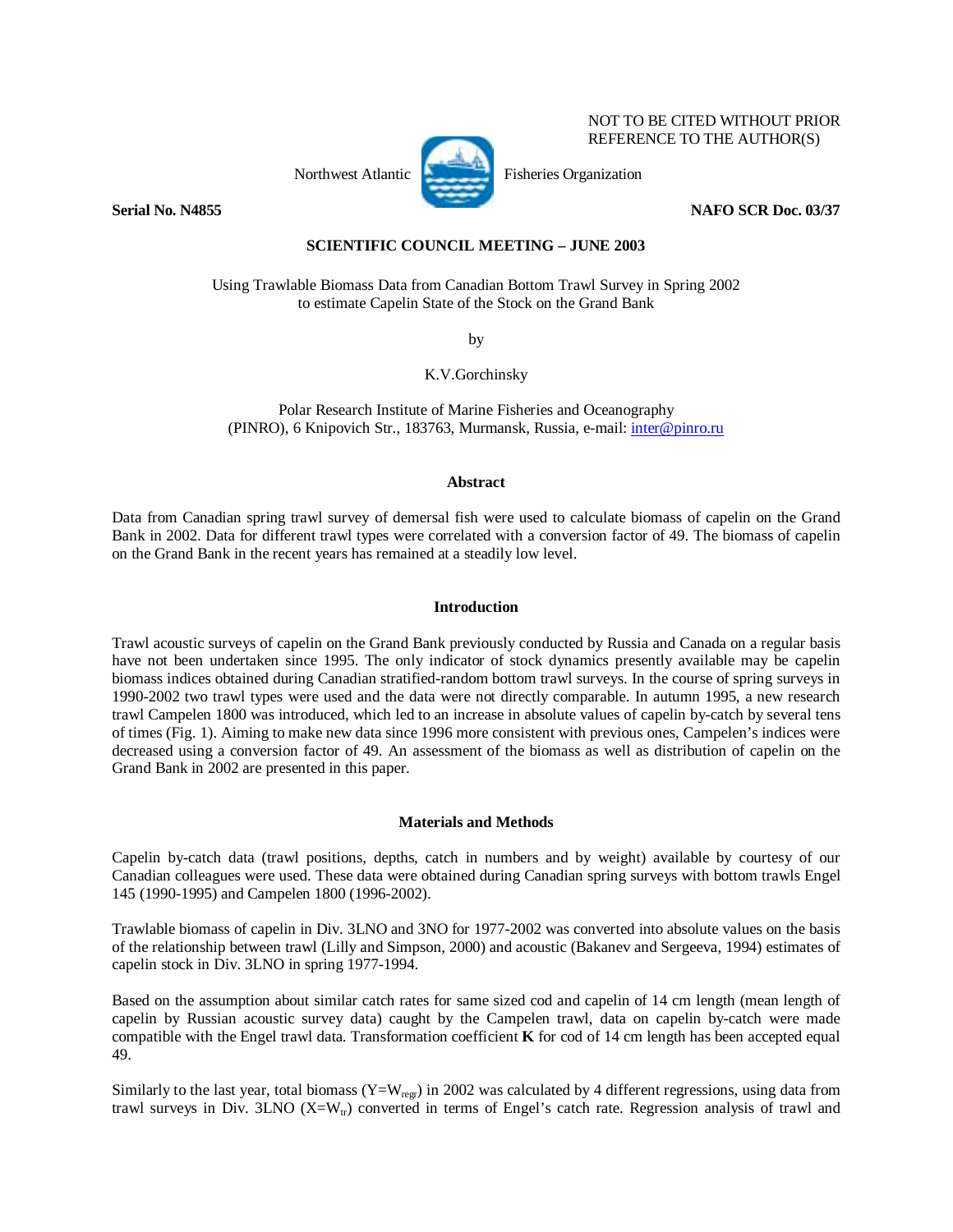acoustic estimates for Div. 3NO indicated a very weak relationship  $(R^2<0.1)$  and these results were not further used for biomass calculations.

By the combined Russian-Canadian acoustic data:

Y = 125.0 \* X 1.212 (R2 = 0.20) and Y = 188.8 \* X – 14.9 (R2 = 0.11);

By the Canadian acoustic data:

Y = 542.3 \* X 0.773 (R2 = 0.36) and Y = 231.1 \* X + 754.6 (R2 = 0.17).

Distribution of capelin by-catch (indiv./haul and kg/km<sup>2</sup>) in the near-bottom layer of Div. 3NO was mapped by the isoline method. To remove certain differences in survey techniques (regarding speed, tow duration and wing spread), capelin by-catches were standardized as per  $1 \text{ km}^2$ .

The methods used were submitted in detail earlier (Shibanov *et al*., 2002).

#### **Results and Discussion**

Due to the absence of trawl-acoustic surveys in Div. 3NO since 1995 there were no reliable data regarding capelin state of the stock in 2002. The only indicator of stock dynamics presently available may be capelin biomass indices obtained during Canadian stratified-random bottom trawl surveys. The directed fishery for capelin was closed in 1992 and this closure has continued through 2003.

In our opinion, data on by-catches of capelin in bottom trawls reflect only the availability of its aggregations in the 5 m near-bottom layer for research trawls rather than actual capelin biomass in all layers. Therefore the suitability of trawl data for capelin biomass assessment remains to be unclear. Besides, interannual catch size changes indicate that capelin shoals can migrate from year to year within the Grand Bank and therefore stock distribution is subject to considerable variations.

Biomass estimates for 1977-2002 recalculated on the basis of the above regressions and the acoustic survey data for 1977-1994 are presented in Table 1 and in Fig. 2.

The correlation between biomass estimates derived by the acoustic and the trawl methods was relatively weak with the maximal  $R^2 = 0.36$ . Nevertheless assuming the existence of a certain relationship, it can be concluded that up to the middle of the 1990s total biomass of capelin on Grand Bank varied within a wide range. Since 1995 it has remained at a steadily low level. In 2002 capelin stock was estimated in Div. 3LNO as maximum as 0.988 million t.

By-catches of capelin in bottom trawls indicate that in 2002 major capelin aggregations in Div. 3NO were mainly distributed in the margins of the Grand Bank close to 200 m isobath (Fig. 3). Estimates of capelin trawlable biomass indices in Div. 3NO received by isoline and stratified-random methods suggests some increase of the stock in this area, accompanied with widening of capelin distribution (Table 2, Fig. 4).

Size composition of 228 individuals was analysed in 2002. Length groups of 14-16 cm predominated in capelin bycatches (Fig. 5).

#### **Conclusions**

Since 1995 the biomass of capelin on the Grand Bank has remained at a steadily low level. In 2002 this index constituted 0.988 million tons.

It can be recommended to resume trawl-acoustic surveys in Div. 3NO on a regular basis to obtain reliable data on the status of capelin stock.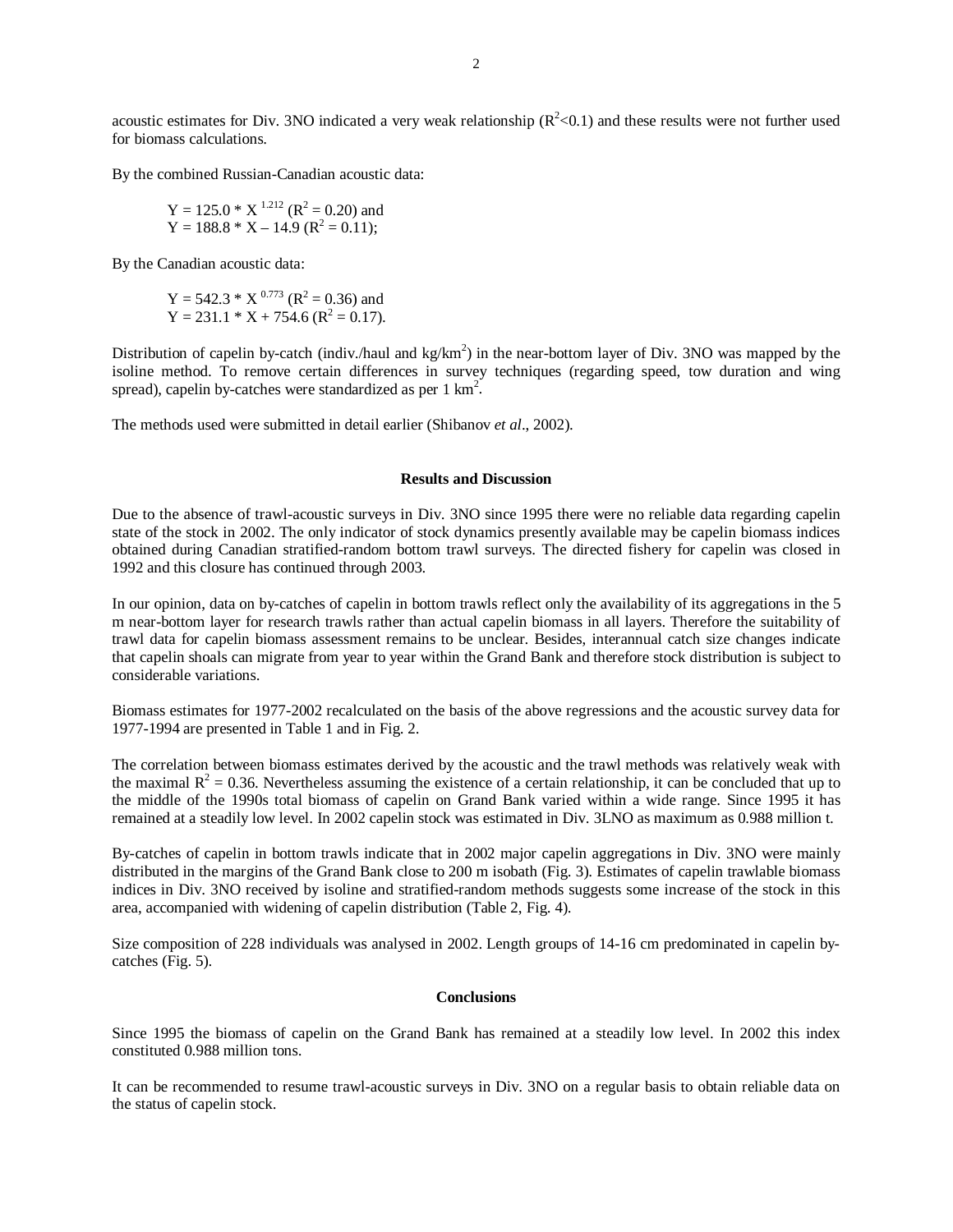#### **Acknowledgements**

We would like to thank Dr. B. Atkinson and Dr. F. Mowbray for the kindly provided data from Canadian trawl surveys and for their assistance in preparation of this paper.

#### **References**

- BAKANEV, V. S. and T. M. SERGEEVA. 1994. Results of acoustic survey for capelin (*Mallotus villosus*) in NAFO Divisions 3LNO in 1993. *NAFO SCR Doc*. **14**:1-5.
- LILLY, G. R. and M. SIMPSON. 2000. Distribution and biomass of capelin, Arctic cod and sand lance on the Northeast Newfoundland Shelf and Grand Bank as deduced from bottom trawl surveys. *DFO Can. Stock Assess. Sec. Res. Doc*., **91**:1-40.
- SHIBANOV, V. N., GORCHINSKY K. V. and V. S. MAMYLOV. 2002. An attempt to estimate dynamics of capelin stock on the Grand Bank using trawlable biomass data from Canadian bottom trawl surveys, spring 1990-2001. *NAFO SCR Doc.* **20**:1-10.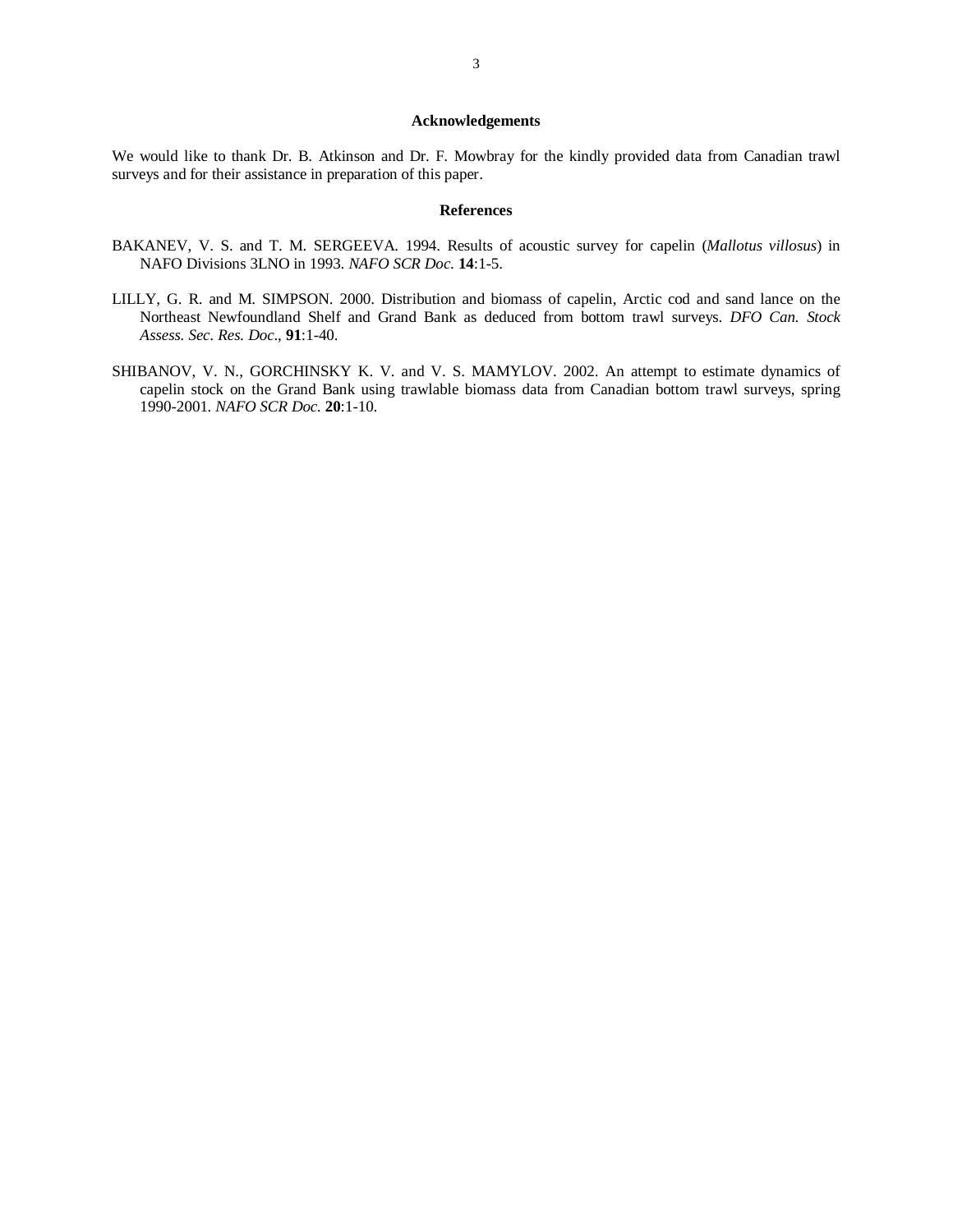| <b>YEAR</b> | $W_{tr.}$                | $W_{ac.}$                | $W_{(\text{lin. reg.})}$ | $W_{\left( pow.\,reg.\right)}$ | $W_{(lin. reg.)}$        | $W_{\left( pow.\,reg.\right)}$ |  |
|-------------|--------------------------|--------------------------|--------------------------|--------------------------------|--------------------------|--------------------------------|--|
|             | Can. data                | Rus/Can. data            |                          | Rus/Can. data                  | Can. data                |                                |  |
| 1977        | 20.84                    | 8369*                    | 3920                     | 4959                           | 5571                     | 5672                           |  |
| 1978        | 0.54                     | 310                      | 87                       | 59                             | 879                      | 337                            |  |
| 1979        | 17.48                    | 483                      | 3285                     | 4007                           | 4794                     | 4951                           |  |
| 1980        | 0.54                     | $2*$                     | 87                       | 59                             | 879                      | 337                            |  |
| 1981        | 12.24                    | 655                      | 2296<br>2602             |                                | 3583                     | 3759                           |  |
| 1982        | 7.60                     | 885                      | 1420                     | 1460                           | 2511                     | 2601                           |  |
| 1983        | $\overline{\phantom{a}}$ | 330                      | $\overline{\phantom{0}}$ | $\overline{\phantom{0}}$       | $\overline{\phantom{a}}$ | $\equiv$                       |  |
| 1984        | 0.13                     | 1453                     | 10                       | 11                             | 785                      | 112                            |  |
| 1985        | 3.90                     | 2920                     | 721                      | 651                            | 1656                     | 1553                           |  |
| 1986        | 34.02                    | 2842                     | 6408                     | 8982                           | 8617                     | 8285                           |  |
| 1987        | 19.50                    | 2493                     | 3667                     | 4575                           | 5261                     | 5388                           |  |
| 1988        | 4.24                     | 4350                     | 786                      | 720                            | 1734                     | 1657                           |  |
| 1989        | 7.26                     | 3156                     | 1356                     | 1382                           | 2432                     | 2510                           |  |
| 1990        | 16.67                    | 5850                     | 3132                     | 3784                           | 4607                     | 4773                           |  |
| 1991        | 3.23                     | 160                      | 595                      | 518                            | 1501                     | 1342                           |  |
| 1992        | 1.01                     | $\overline{\phantom{a}}$ | 176                      | 127                            | 988                      | 546                            |  |
| 1993        | 12.64                    | 315                      | 2372                     | 2705                           | 3676                     | 3854                           |  |
| 1994        | 0.67                     | 278*                     | 112                      | 77                             | 909                      | 398                            |  |
| 1995        | 1.88                     |                          | 340                      | 269                            | 1189                     | 883                            |  |
| 1996        | 2.51                     |                          | 459                      | 381                            | 1335                     | 1105                           |  |
| 1997        | 0.74                     |                          | 125                      | 87                             | 926                      | 430                            |  |
| 1998        | 2.60                     |                          | 476                      | 398                            | 1355                     | 1135                           |  |
| 1999        | 1.79                     |                          | 323                      | 253                            | 1168                     | 851                            |  |
| 2000        | 1.84                     |                          | 332                      | 262                            | 1180                     | 869                            |  |
| 2001        | 2.34                     |                          | 427                      | 350                            | 1295                     | 1046                           |  |
| 2002        | 1.01                     |                          | 176                      | 127                            | 988                      | 546                            |  |

TABLE 1. Calculated capelin biomass (W  $*$  10<sup>3</sup> t) in Divs. 3LNO by the data from trawl and acoustic surveys conducted in spring 1977-2002 (1996-2002 for the Engel trawl).

\* - very approximate data, excluded from the analysis

TABLE 2. Calculation of trawlable biomass by the isoline and stratified-random methods (thousand tons) and the area of capelin aggregations (thousand  $km^2$ ) in Div. 3NO in 1990-2002.

| Method                   | Year  |         |         |         |       |        |         |       |       |       |       |        |         |
|--------------------------|-------|---------|---------|---------|-------|--------|---------|-------|-------|-------|-------|--------|---------|
|                          | 1990  | 1991    | 1992    | 1993    | 1994  | 1995   | 1996    | 1997  | 1998  | 1999  | 2000  | 2001   | 2002    |
| Random<br>stratification | 0.87  | .88     | 0.67    | 9.08    | 0.20  | 0.54   | 0.57    | 0.34  | 1.18  | 0.15  | 0.83  | 0.22   | 0.59    |
| <b>Isolines</b>          | l.06  | .03     | 0.39    | 6.82    | 0.20  | 0.51   | 0.51    | 0.39  | .29   | 0.15  | 0.79  | 0.22   | 0.37    |
| Deviation, %             | 17.9  | $-45.2$ | $-41.8$ | $-24.9$ | 0.0   | $-5.6$ | $-10.5$ | 12.8  | 8.5   | 0.0   | -4.8  | $-0.7$ | $-37.3$ |
| Area                     | 26.23 | 18.60   | 30.88   | 46.37   | 23.47 | 19.46  | 41.42   | 54.50 | 62.79 | 28.18 | 38.93 | 26.35  | 28.10   |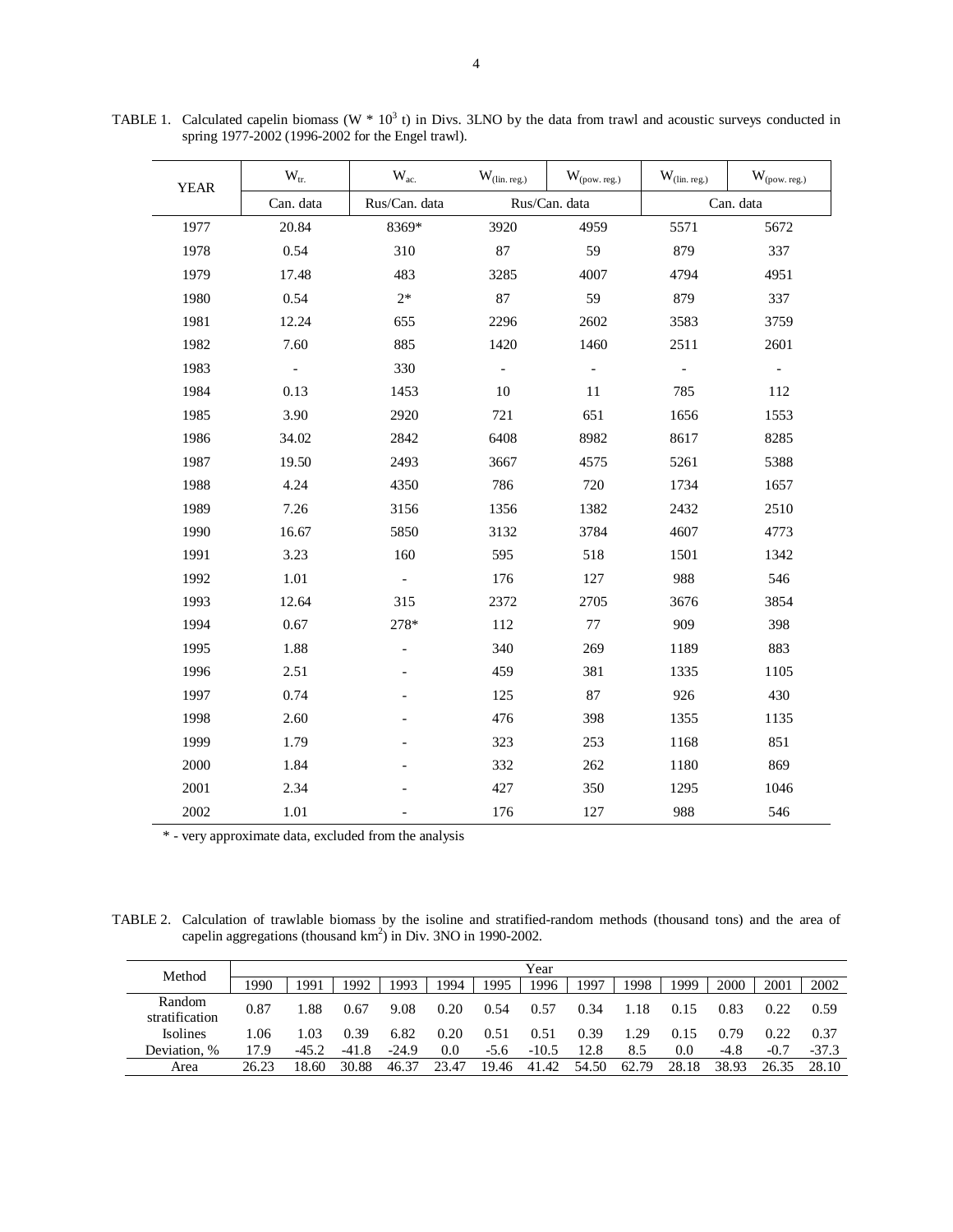

Fig. 1. Not counted Capelin biomass indices by results of bottom trawls spring survey conducted with Engel (1990- 1995) and Campelen (1996-2002).



Fig. 2. Dynamics of capelin stock in Div. 3LNO in 1977-2002 by calculated biomass